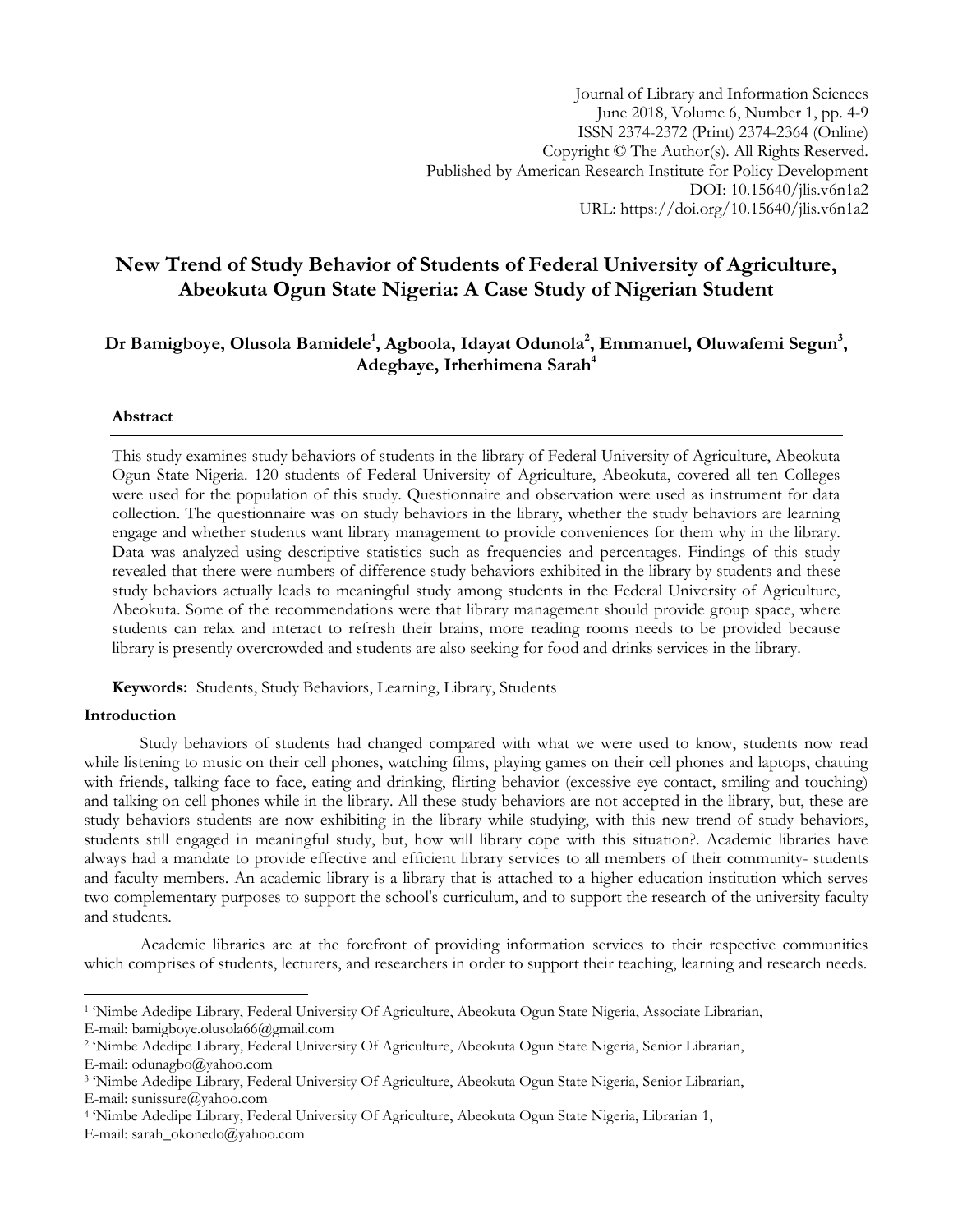Scholars have emphasized on the crucial role of academic libraries in research and scholarship in institutions of higher learning. Many a times academic libraries are referred to as the heart or nerve centres of institutions of higher learning where all academic activities revolved (Abubakar, 2011).

Academic library's main function is to support their parent organization in achieving the organizational objectives. As the name suggest academic libraries are involved in providing support for research and educational activities in universities, institutions, and other academic organizations. It involves content development, acquisition, technical services, providing institutional repositories, inter-library loan, and document delivery services etc. some academic libraries also establish writing centres and centres for information literacy too (Kumar, 2014).

Academic libraries have a pivotal role in the transmission of information and knowledge in higher educational institutions. They are to facilitate the teaching, learning and research functions of their respective institutions. Academic libraries managers are expected to acquire, preserve and disseminate information resources that would satisfy the needs of both present and future users (Maidabino, 2010).

Students should have a sense of fulfillment which arises as a result of what they have been able to achieve through library service. The importance of satisfaction in libraries is stressed by Wang and Shieh (2006), who maintain that libraries should be concerned with bringing satisfactory services when offering information and data to readers. We need to know something about study behaviors as observed and expressed by students, before we can realistically quantify the extent of these behaviors and if these support academic engagement.

## **Literature Review**

Hu and Kuh (2002) refer to engagement as essentially the quality of effort that students devote to educationally purposeful activities. These activities are generally ones that contribute directly to desired academic outcomes. Also Milem and Berger (1997) further acknowledge that both activities in the social domain as well as the academic domain are important for enhancing student engagement. Examples of engaging behaviors were: reading, writing, consulting notes, texts, articles, collaborating with fellow students while working on assignments, studying for tests and examinations. Some behaviors are more obviously of a social nature, examples: chatting with other students, flirting behavior, joking, resting or napping, eating or drinking and communicating on cell phones. Some behaviors are mostly leisure in nature: playing games, talking on cell phones, listening to music on portable devices or on laptop or computers.

Suarez (2007), quoting Bennett (2005) makes the point that we need to ask the right questions by refocusing on the modes of student learning rather than on library operations when librarians attend to planning exercises. The quality of learning, how students learn, and how libraries can capitalize on this knowledge is more important than measuring frequency and ease of use of standard library services.

In addition, learning environments and their influence on students' engagement and learning have been studied by educators who have been interested in the interrelationships between study behaviors, approaches to study, and student learning and the acknowledgement that there are multiple variables that influence these environment (Entwistle and Peterson, 2004).

Duck and Koeske (2005) were of the opinion that most students of the millennial generation expect academic libraries to be comfortable, have refreshments in the library, and provide library resources from off campus as well as having wireless networking on campus.

Furthermore, O'Conner (2005) studied student intellectual life from an anthropology perspective. He found a large part of this research included the library as a primary place where students spent a significant portion of their time on campus when they were not in class. Students studied a lot in the academic library and O'Conner found that a well-designed library supported scholarly activities and social context where students felt comfortable, secure and cared about.

Suarez (2007) observed in his study that behaviors that students exhibit in the library appear to be practical activities and goal-oriented behaviors. These behaviors can be grouped together as behaviors that involve a range of skills, routines, and habits that are probably learned over time and appear consistent with a wide range of behaviors that support academic engagement. These behaviors can be called study behaviors and some of the behaviors observed can be grouped together as leisure or social behaviors but these, on the whole, do not seem to distract from academic work being done in the library, students using cell phone, chatting or napping.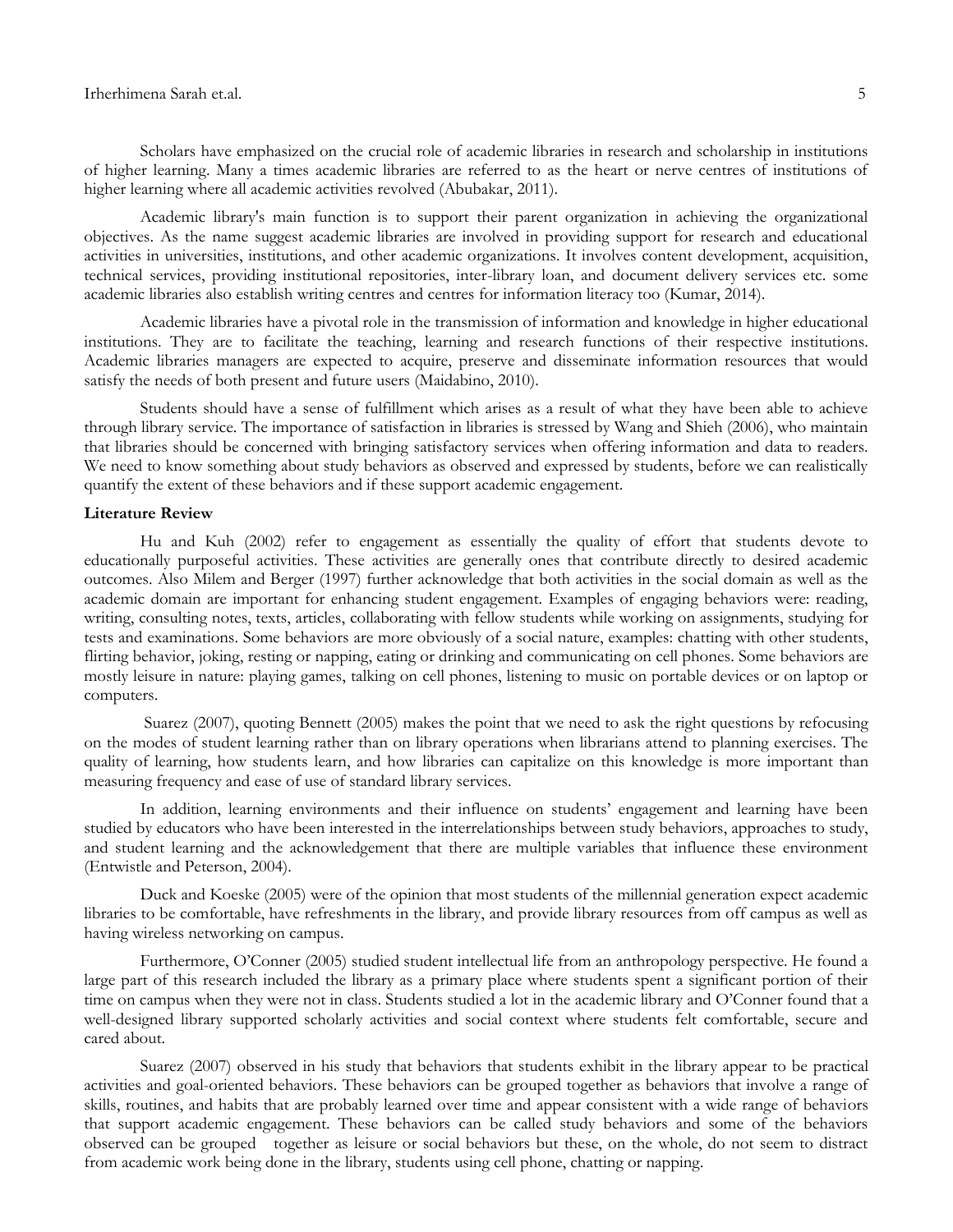The context of academic learning takes precedence and these other activities seem to promote personal relaxation, and social bonding between students. They wanted as much physical comfort as possibly to help their studies, they wanted convenience.

Gerolimos (2011) stated that academic libraries can starts providing services to her users through RSS, instant messaging, streaming media, weblogs tags and social networks. Others are through facebook, Twitter, we site interface for mobile devices, reference services via SMS, YouTube and browser toolbar.

Mohanty (2002) stated that there are many factors that contribute to a welcoming atmosphere in a library, such as staff attitudes toward students, ease of access to necessary resources, and attractiveness of the environment. While issues related to staff attitudes, library instruction, and access are important, they are massive topics with a wide body of existing literature, but, the level of comfort afforded by various physical environments. By providing an environment where students feel comfortable studying, librarians may be able to overcome stereotypes and help students become better researchers. The level of comfort in the library may impact student perceptions of the library, and their willingness to view the library as more than a quiet place to study.

Besides, provision of learning materials, information in the form of e-resources and others efficient library services rendered in the academic libraries, students still want more services in the form of, library to be comfortable, free Internet connective, having refreshment in the library, playing room, rest room, user privacy and comfortable furniture.

## **Objectives of the Study**

The purpose of this study is to;

- 1. Find out study behaviors of students in the Federal University of Agriculture library in Abeokuta Nigeria;
- 2. to find out if these study behaviors appeared to be learning engaged in the Federal University of Agriculture library in Abeokuta Nigeria; and,
- 3. finally, find out library convenience that library management can provide to the library to aid study behaviors of students in the Federal University of Agriculture library in Abeokuta Nigeria.

#### **Research Questions**

This study was guided by the following research questions;

- 1. What are study behaviors exhibited by students in the Federal University of Agriculture library in Abeokuta Nigeria?
- 2. Did these study behaviors of students appeared to be learning engaged while in the Federal University of Agriculture library in Abeokuta Nigeria?
- 3. What are library conveniences that can be provided that will aid study behaviors of students in the Federal University of Agriculture library in Abeokuta Nigeria?

## **Methodology**

This study employed simple random sampling. The instrument used for data collection was structured questionnaire and observation as the primary data gathering techniques. The questionnaire was designed to identify the important variables to be measured. These are study behaviors exhibited by students in the Federal University of Agriculture library in Abeokuta Nigeria, these study behaviors of students appeared to be learning engaged, and academic libraries providing suitable means of engagement to students while engaging in these study behaviors. The population for this study is Four Hundred undergraduate students of Federal University of Agriculture, Abeokuta, while simple random sampling was used to select One hundred and twenty students that were used for the study. The data generated were found to be useful and analyzed using descriptive statistics such as frequency and percentage.

### **Data Presentation and Interpretation**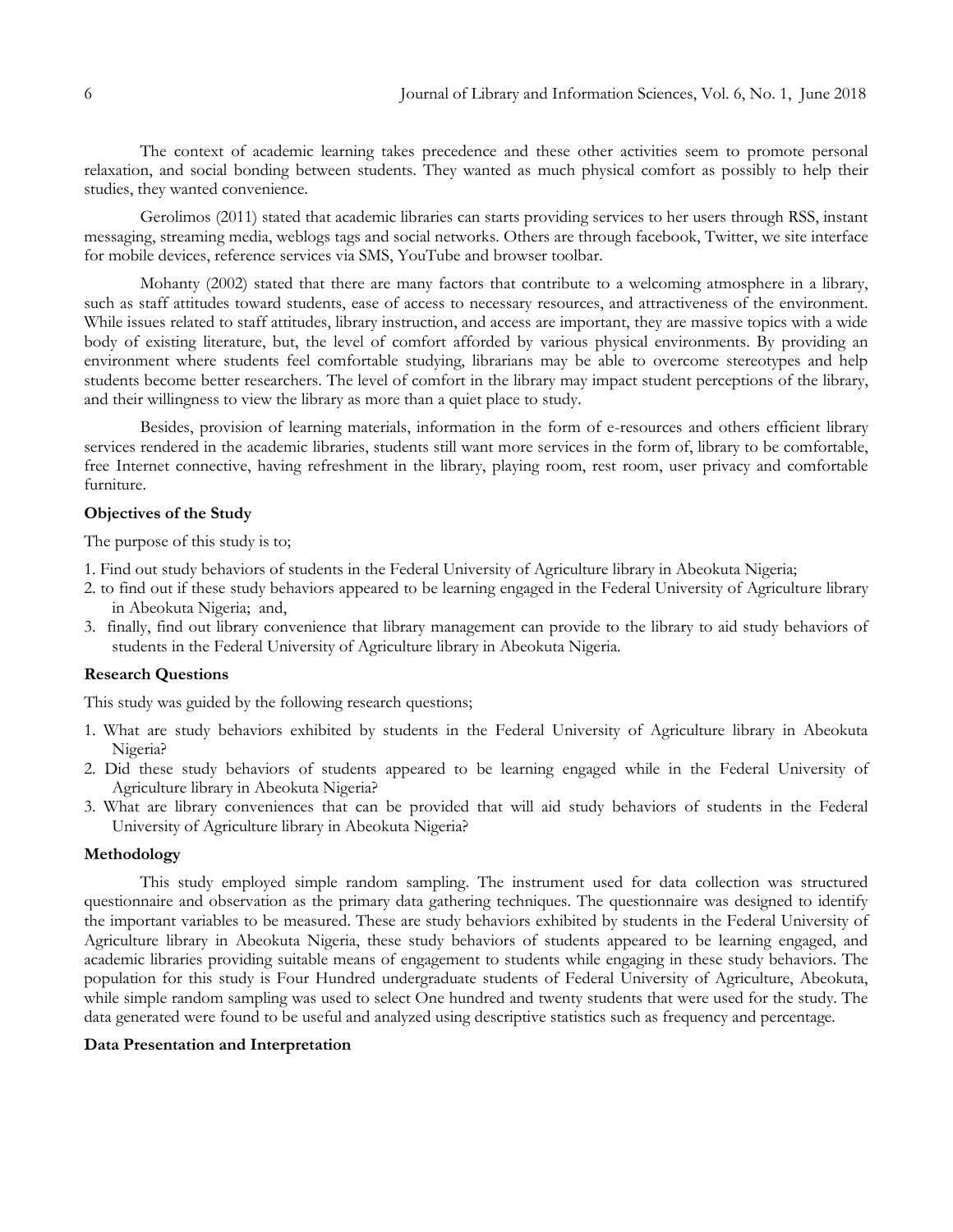| Frequencies |                                                 |                  |          |                         |
|-------------|-------------------------------------------------|------------------|----------|-------------------------|
|             |                                                 | <b>Responses</b> |          | <b>Percent of Cases</b> |
|             |                                                 | N                | Percent  |                         |
|             | b1 Playing computer games in the library        | 64               | 7.8%     | 53.3%                   |
|             | b10 Watching films on cell phones and laptops   | 64               | 7.8%     | 53.3%                   |
|             | b2 Chatting with cell phones in the library     | 104              | 12.7%    | 86.7%                   |
|             | b3 Eating and drinking in the library           | 60               | 7.3%     | 50.0%                   |
|             | b4 Resting in the library                       | 116              | 14.1%    | 96.7%                   |
|             | b5 Chatting with other students in the library  | 100              | 12.2%    | 83.3%                   |
|             | b6 Flirting in the library                      | 56               | 6.8%     | 46.7%                   |
|             | b7 Joking in the library                        | 84               | $10.2\%$ | 70.0%                   |
|             | b8 Communicating on cell phones in the library  | 88               | $10.7\%$ | 73.3%                   |
|             | b9 Listening to music on cell phones or laptops | 84               | $10.2\%$ | 70.0%                   |
|             | Total                                           |                  | 100.0%   | 683.3%                  |

**Table 1: Study behaviors of study in the academic library**

Table 1, shows resting in the library, chatting with cell phone in the library, chatting with other students in the library, communicating on cell phones in the library, joking in the library, listening to music on cell phones or laptops in the library are topping the list of study behaviors of students in the library as affirmed by all the respondents. This implies that these study behaviors of students existed in the Federal University of Agriculture library in Abeokuta Nigeria.

**Table 2: Library management to provide the following convenience in the library.**

| Frequencies                              |                  |         |                         |  |  |
|------------------------------------------|------------------|---------|-------------------------|--|--|
|                                          | <b>Responses</b> |         | <b>Percent of Cases</b> |  |  |
|                                          | N                | Percent |                         |  |  |
| d1 Relaxation room                       | 112              | 14.7%   | 93.3%                   |  |  |
| d2 Eating and drinking room              | 96               | 12.6%   | 80.0%                   |  |  |
| d <sub>3</sub> Computer room             | 112              | 14.7%   | 93.3%                   |  |  |
| d4 Physical comfort in form of furniture | 108              | 14.1%   | $90.0\%$                |  |  |
| d5 Quiet room                            | 112              | 14.7%   | 93.3%                   |  |  |
| $d6$ A/C in all reading rooms            | 104              | 13.6%   | 86.7%                   |  |  |
| d7 More reading rooms                    | 120              | 15.7%   | 100.0%                  |  |  |
| Total                                    |                  | 100.0%  | 636.7%                  |  |  |

Table 2, shows providing more reading rooms, providing quiet rooms, providing computer room, providing relaxation room, providing physical comfort in the form of furniture and  $A/C$  in all the reading rooms are convenience students want library management to provide in the library as affirmed by all the respondents. This implies that the students want library management to provide the above convenience in the Federal University of Agriculture library in Abeokuta Nigeria.

#### **Discussion of the findings**

Findings from this study revealed that the following study behaviors of students actually existed in the Federal University of Agriculture library in Abeokuta Nigeria. The study revealed study behaviors in the library as resting in the library, chatting with cell phone in the library, chatting with other students in the library, communicating on cell phones in the library, listening to music on cell phones or laptops in the library, playing computer games in the library, watching films on cell phones or laptops in the library, eating and drinking in the library and finally, flirting behavior in the library. This finding is supported by Suarez (2007) observed in his study that behaviors that students exhibit in the library appear to be practical activities and goal-oriented behaviors. These behaviors can be grouped together as behaviors that involve a range of skills, routines, and habits that are probably learned over time and appear consistent with a wide range of behaviors that support academic engagement.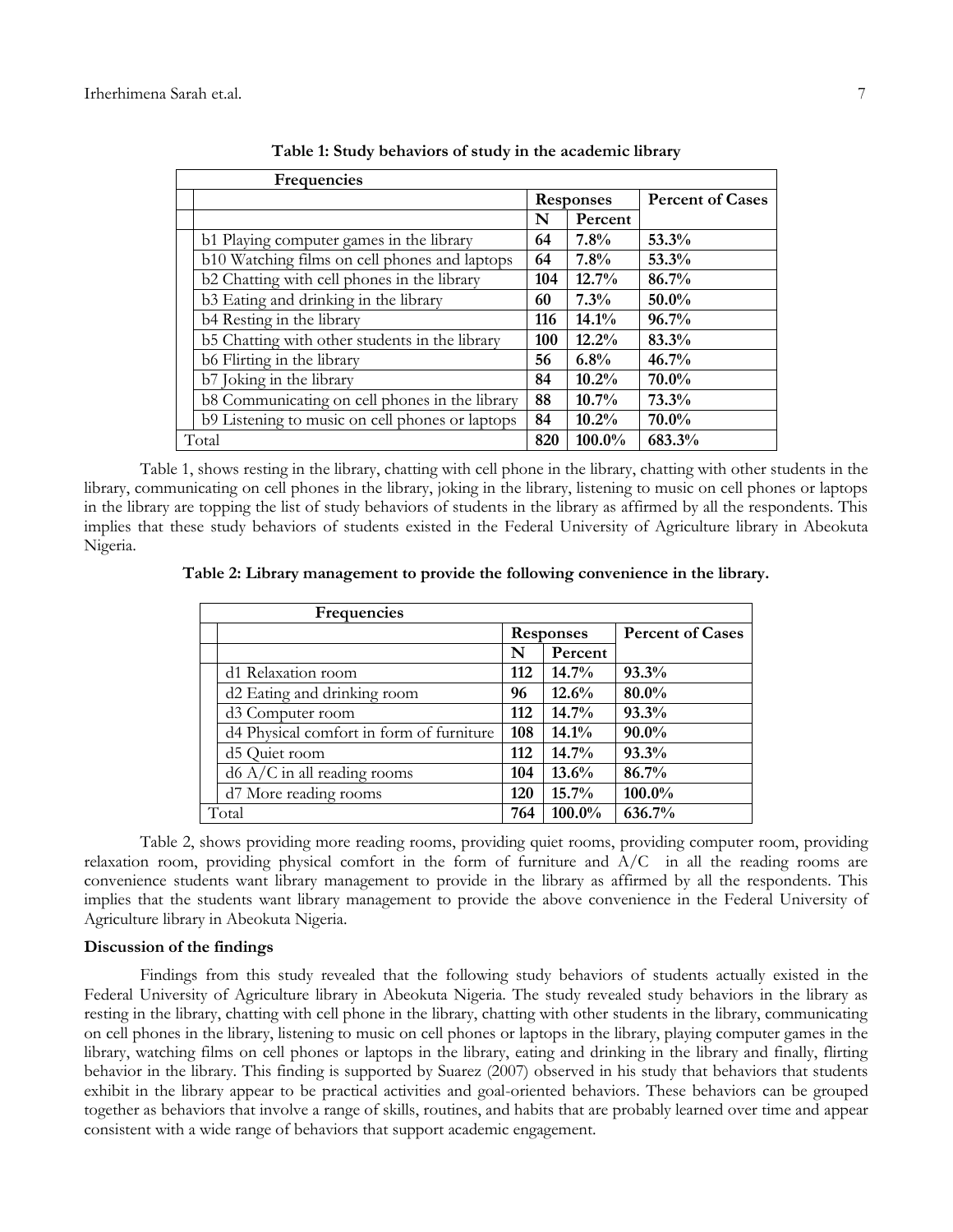Findings from this study also revealed that although students exhibiting study behaviors in the Federal University of Agriculture library in Abeokuta Nigeria, students still engaged in meaningful studies, which mean they are learning, they are still able to study very hard in the library. From my observation and interaction with students, the students said, they were engaging in these study behaviors to refresh their brains. This finding is supported by these authors; Hu and Kuh (2002) refer to engagement as essentially the quality of effort that students devote to educationally purposeful activities. These activities are generally ones that contribute directly to desired academic outcomes. Also Milem and Berger (1997) further acknowledge that both activities in the social domain as well as the academic domain are important for enhancing student engagement.

Finally, findings from this study revealed that those students that are exhibiting this study behaviors in the Federal University of Agriculture library in Abeokuta Nigeria, wants library management to provide the following convenience in the library that can aid their learning; More reading room, quite room, computer room, relaxation room, physical comfort in the form of furniture,  $A/C$  in all the reading rooms and eating and drinking room. This finding is supported by Mohanty (2002) stated that there are many factors that contribute to a welcoming atmosphere in a library. The level of comfort afforded by various physical environments. By providing an environment where students feel comfortable studying, librarians may be able to overcome stereotypes and help students become better researchers. The level of comfort in the library may impact student perceptions of the library, and their willingness to view the library as more than a quiet place to study.

## **Conclusion and Recommendation**

Besides providing effective and efficient library services to all library users, library users still wants comfortable reading areas, they are looking for a library that will provide a relaxation room, a comfortable reading arrangement with full A/C in all reading areas, free from rules and regulations. It is important to note that students still engaged in a meaningful learning despite engaging in some study behaviors in the library as revealed from the findings.

The following recommendations were provided:

- 1. There is a need for library to provide for quiet area in the library.
- 2. More reading rooms needs to be provided because library is presently overcrowded.
- 3. There is need to provide group space, where students can relax and interact to refresh their brains.
- 4. Students wants library management to provide for more computers connect to the Internet, and
- 5. finally, students are also seeking for food and drinks services in the library.

#### **References**

- Abubakar, B.M. (2011). Academic Libraries in Nigeria in the 21st Century Library Philosophy and Practice. Retrieved March 16, 2017. From, digitalcommon.unl.edu./.libphilprac/446/
- Bennett, S. (2005). Righting the Balance. CLIR Reports. Retrieved February 12, 2017, From, http://www.clir.org/pubs/reports/pub129/bennett.htm1
- Duck, P.M., and Koeske, R. (2005). Marketing the Millennials: What they expect from their library Experience. ACRL Tweifth National Conference. Retrieved March 16, 2017,
- From,www.digitalcommons.Odu.edu/cgi/viewcontent.cgi?article=1007&context=libraries\_fac\_present.Entwistle, N.J., and Peterson, E.R. (2004). Conceptions of Learning and Knowledge in higher
- Education: Relationships with study behavior and influences of Learning Environments. International Journal of Educational Research, 41: 407- 428.
- Gerolimos, M. (2011). Academic Libraries on Facebook: An Analysis of Users' Comments. Retrieved March 16, 2017, From, www. Dlib.org/dlib/november11/gerolimos/11gerolimos.htm1
- Hu, S., and Kuh, G.D. (2002). Being (Dis)engaged in Educationally purposeful Activities: The Influences of student and institutional characteristics. Research in Higher Education, 43(53), 555-575.
- Kumar, V. (2014). What are the Functions of an Academic Library? Retrieved, 30 September, 2016, From, https://www.guora.com/what-are-the-functions-of-an-academic-library.
- Maidabino, A.A. (2010). Collection Security Issues in Malaysian Academic Libraries: AnExploratory Survey. Unpublished Master's Thesis, Faculty of Computer Science and Information Technology, University of Malaya, Malaysia.